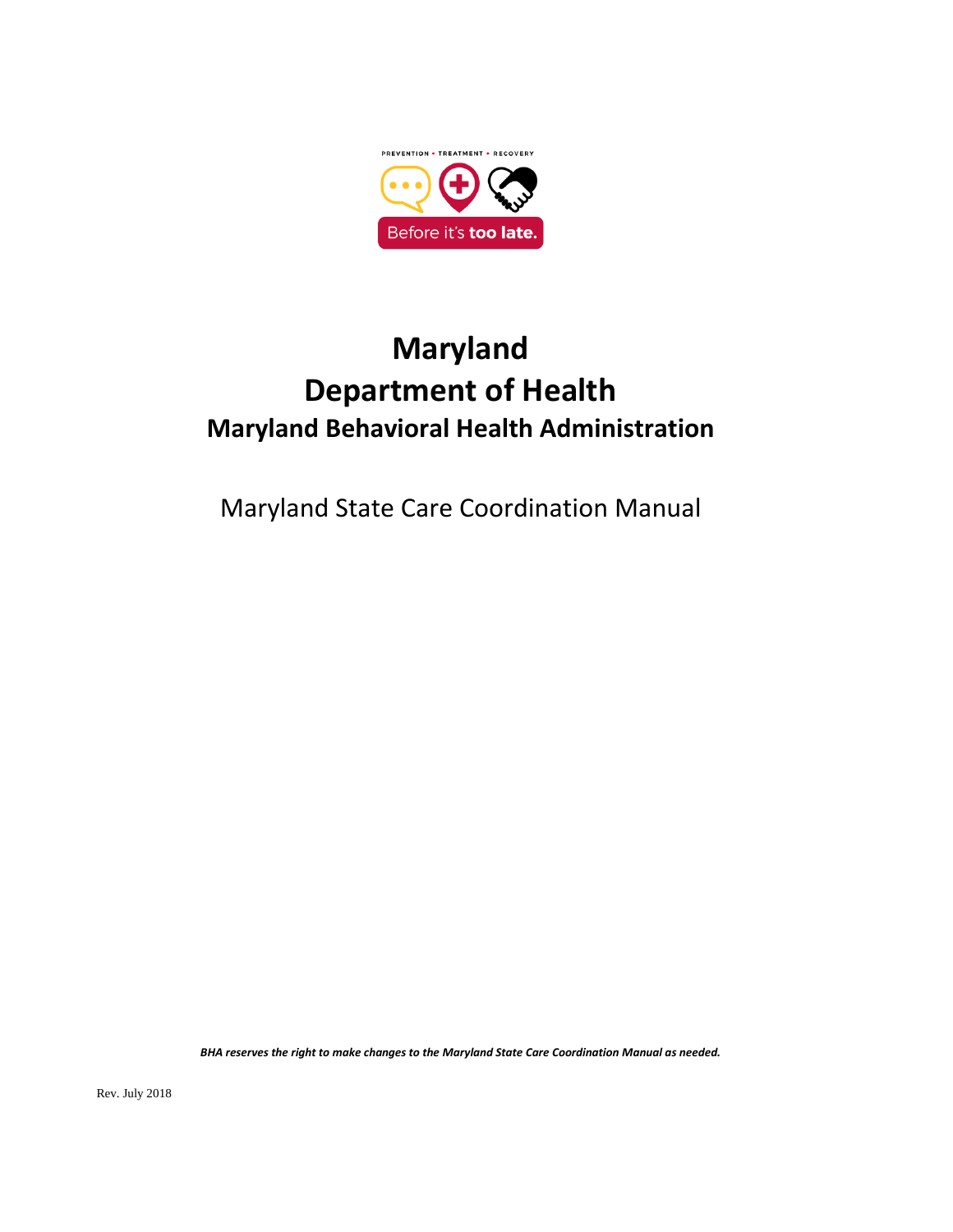## **MARYLAND STATE CARE COORDINATION MANUAL**

#### **Table of Contents**

| Appendix 1: Summary: Privacy Rule for Health Insurance Portability and Accountability Act (HIPAA)8 |  |
|----------------------------------------------------------------------------------------------------|--|
|                                                                                                    |  |
|                                                                                                    |  |
|                                                                                                    |  |
|                                                                                                    |  |
|                                                                                                    |  |
|                                                                                                    |  |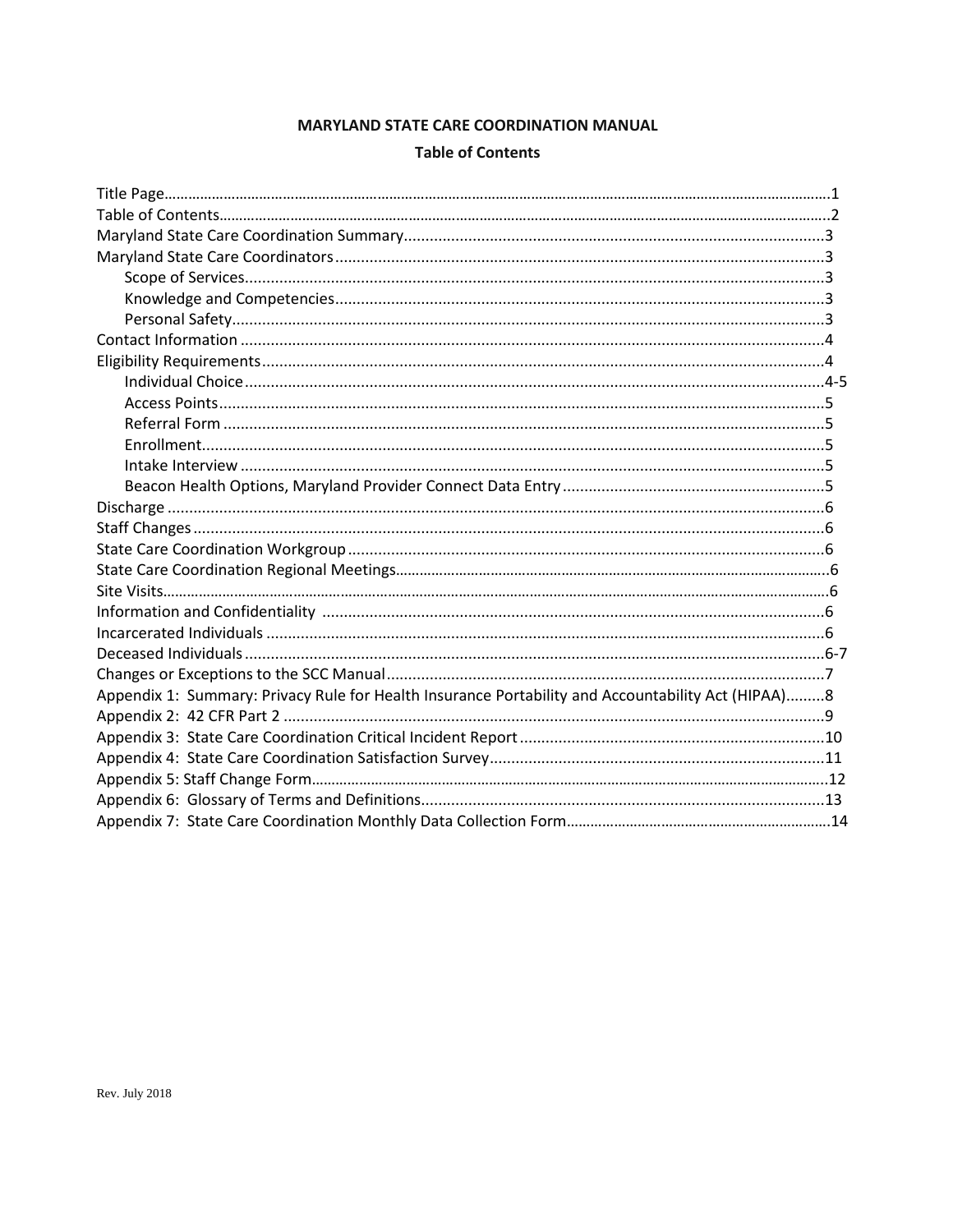## **Maryland State Care Coordination Summary**

Maryland State Care Coordination utilizes state funding to expand access to a comprehensive array of community based recovery support services for Maryland residents in varying stages of recovery. In order to be enrolled in the program a consumer must meet eligibility requirements, must have independently chosen to enroll and participate in the program, and must be referred through a designated portal/access point.

The Behavioral Health Administration (BHA) provides funding for State Care Coordination (SCC) to each Local Addiction Authority (LAA) and Local Behavioral Health Authority (LBHA) jurisdiction in the State of Maryland.

Each jurisdiction that utilizes Behavioral Health Administration (BHA) funds for residential treatment (Levels 3.7, 3.5, or 3.3), and other populations identified by each jurisdiction or agency, is mandated to enroll individuals into State Care Coordination services. SCC services will consist of an intake at a minimum of 30 days prior to discharge from an ASAM Level of Care Residential Treatment facility (Levels 3.7, 3.5, or 3.3) residential treatment. Each jurisdiction/agency will develop their own intake documents based on jurisdictional program requirements and BHA approval. All services are designed to assist recipients in remaining engaged in their recovery while promoting independence, self-sufficiency, and stability as they transition back into their communities.

## **Maryland State Care Coordinators:**

- Promote continuity of care by helping individuals transition from one level of care to another;
- Improve recovery outcomes for individuals and the Public Behavioral Healthcare System;
- Introduce and refer individuals to the Recovery Community, and Recovery Support Resources and Services available within the community.

## **Scope of Services**

The SCC will:

- Meet with the individual at their treatment facility (or via phone if necessary) at least 30 days prior to their release from treatment or incarceration to discuss state care coordination services that are available post treatment;
- Enroll individuals in Beacon Health Options for data collection purposes;
- Follow up on clinical recommendations and monitor progress towards the next level of care;
- Establish a contact schedule;
- Provide access to services with selected providers; and
- Refer and/or schedule appointments for individuals as needed.

## **Knowledge and Competencies**

- Ability to establish relationships and build a rapport of trust;
- Understand recovery planning;
- Connect to community and recovery support resources;
- Ability to empower individuals utilizing evidence based practices (i.e. Motivational Interviewing (MI), etc.); and
- Troubleshoot and problem solve.

## **Personal Safety**

It is strongly recommended by the Behavioral Health Administration that if the jurisdictional policies and procedures favor the transportation of individuals by State Care Coordinators in a personal vehicle or in meeting with SCC individuals privately, that a personal safety system be in place to protect the State Care Coordinator. (Example: Buddy system, timed check-ins, etc.)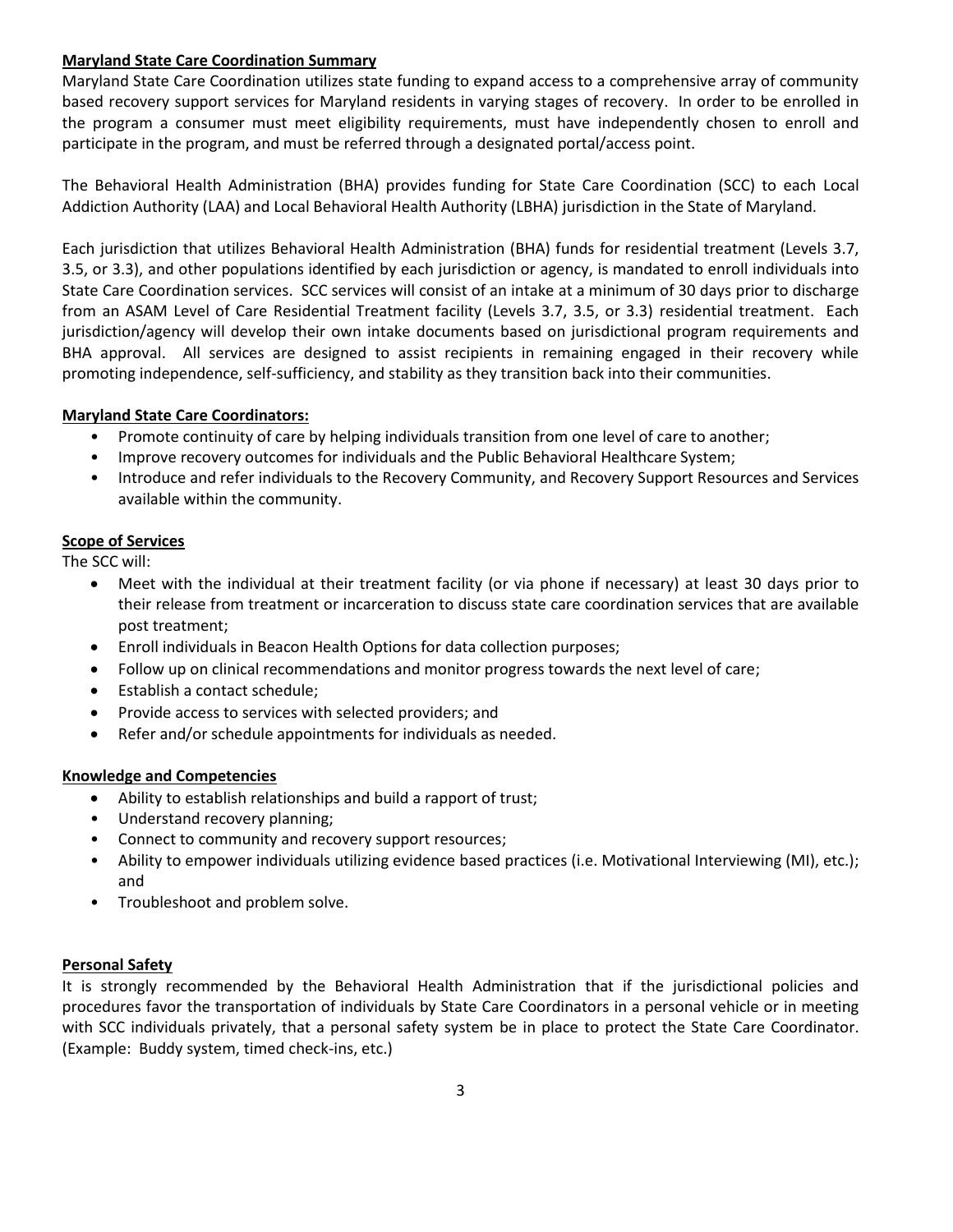## **SCC Contact Information**

Risa Davis, Coordination of Care Program Manager Maryland Behavioral Health Administration 55 Wade Avenue, Catonsville, MD 21228 Email: [risa.davis@maryland.gov](mailto:risa.davis@maryland.gov) 410.402.8425 office 410.800.8155 cell

## **Beacon Health Options Maryland Contact Information**

e-Support Services Help Desk: 888-247-9311 (8:00 a.m. to 6:00 p.m.) e-supportservices@beaconhealthoptions.com

- Maryland Public Behavioral Health System Beacon Health Options/Provider Connect Support Fax: 866.698.6032
- **•** Provider General Inquiries: [marylandproviderrelations@beaconhealthoptions.com](mailto:marylandproviderrelations@beaconhealthoptions.com)
- Maryland Public Behavioral Health System Beacon Health Options/Provider Connect website: [http://maryland.beaconhealthoptions.com](http://maryland.beaconhealthoptions.com/)
- Maryland Public Behavioral Health System Beacon Health Options/Provider Connect Customer Service: 1.800.888.1965

## **Eligibility Requirements**

In order to be eligible for SCC the individual must:

- Be receiving treatment services utilizing BHA funds or an individual in populations identified by the jurisdictions' LAA/LBHA;
- Be 18 years of age or older;
- Be a current resident of the county in which services are being provided, and for the duration of their relationship with an assigned state care coordinator;
- Have a substance use or co-occurring disorder diagnosis;
- Have an income at or below 200% of the Federal Poverty Level; and
- If participating in the Department of Public Safety and Correctional Services (DPSCS) Residential Substance Abuse Program, the individual must be scheduled for release from the facility into the community within 30 days of discharge from the treatment program.

In addition, eligible individuals must agree to:

- Work with a State Care Coordinator for the duration;
- Be actively engaged in an ASAM level of care (3.7, 3.5, or 3.3), enrolled in Continuing Care or participating in a Recovery Support Service; and
- Provide contact information to include address, telephone number and collateral contact information to facilitate biweekly check-ins and outcome measurements. No confidential information will be provided to persons on the contact page unless authorized by the individual through consent to release information. The individual may revoke consent at any time.

## **Individual Choice**

1. The SCC Program is a recovery initiative that is focused on the individual and strives to meet the unique needs of each individual. As such, while all individuals accessing BHA funded treatment in a Level 3.7, 3.5, or 3.3 are mandated to be enrolled into SCC, they reserve the right to decline SCC services at any time.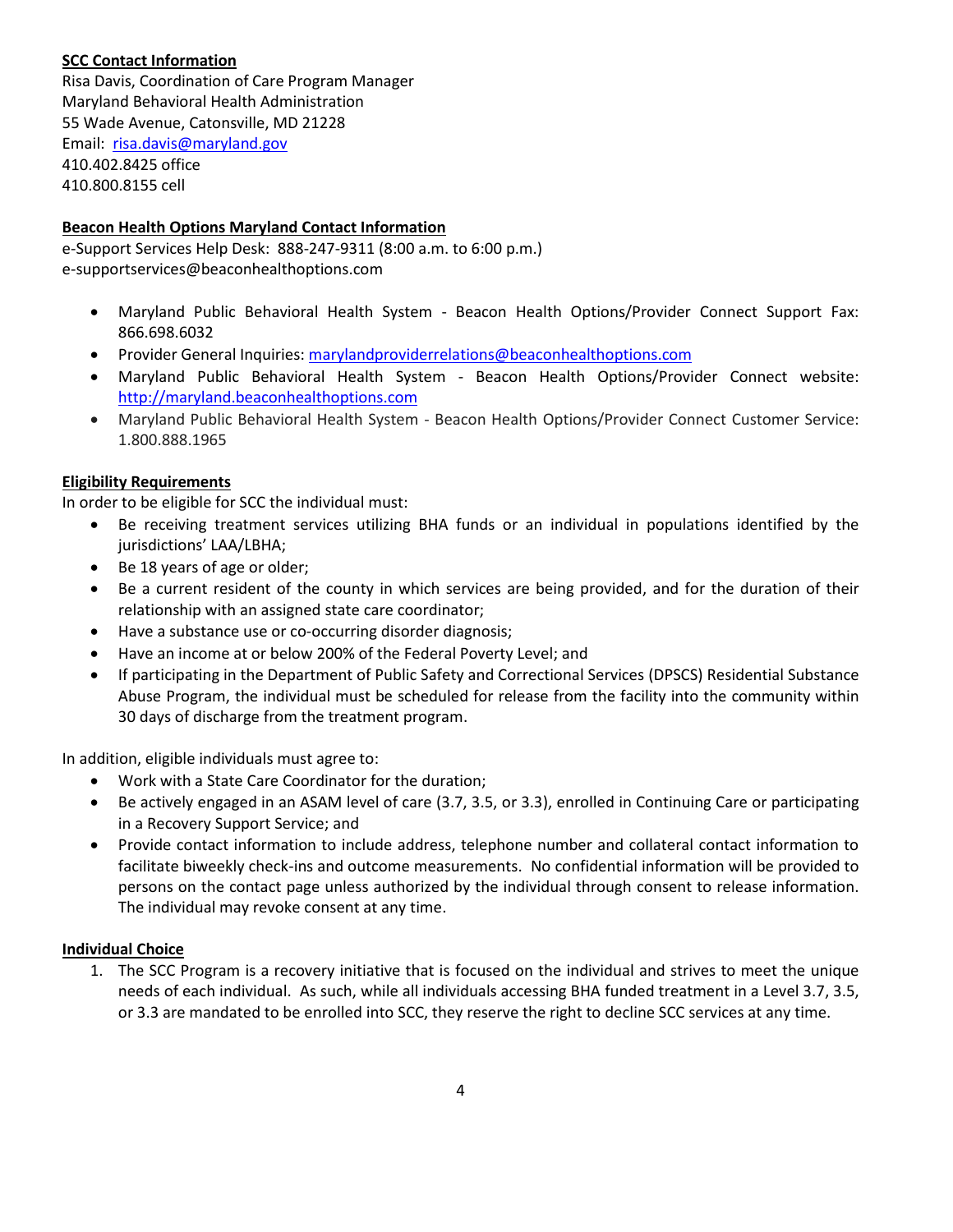- 2. The State Care Coordinator must ensure that participating individuals have free and genuine choice in the selection of services, and that the selection process is conducted in a way that is respectful and cognizant of the individual's cultural background and self-identified needs.
- 3. Individuals enrolled in SCC must remain under the care of the State Care Coordinator in their county of residence and cannot be transferred to a State Care Coordinator in another jurisdiction. BHA funding for SCC is pre-calculated by county and the dollars are non-transferable.
- 4. Communication with other State Care Coordinators is *KEY* when caring for an individual enrolled in SCC and receiving services in a different jurisdiction. As staff changes, updated contact information should be sent to the Coordination of Care Program Manager.

## **Access Points**

Maryland SCC focuses on individuals who have a need for recovery support services. In order to be eligible, the individual must have access to a SCC who has approval to enroll into State Care Coordination. The SCC will assess individuals to determine eligibility for services. Individuals may be located at a treatment facility or shelter. Individual may also be a veteran or an individual recently released from a Maryland DPSCS correctional facility. Release must have occurred within the past 30 days of engagement. Additionally, the individual must be engaged in an out-patient program, other recovery support service or continuing care prior to enrollment.

## **Referral Form**

Each jurisdiction must develop a referral form that contains at minimum the following information<sup>i</sup>:

- Demographic information: name, address, date of birth, social security number, race and ethnicity, gender, phone number
- Diagnostic ICD-10 code
- Recommended ASAM or other Level of Care
- Referral Source/Case Manager Contact Information
- Estimated Date of Discharge from treatment

When developing a referral form, please consider Beacon Health Options, Maryland Provider Connect SCC enrollment data requirements. A discharge plan/summary is required for SCC enrollment upon discharge from the treatment facility.

## **Intake Interview**

Individuals enrolling into SCC must complete an initial face-to-face or telephone interview prior to discharge from a residential treatment program. A telephone intake is only appropriate when travel distance is over 20 miles or 30 minutes from the residential program to the SCC location. This interview should be used to establish a needs assessment, collect demographic information, and orient the individual to the SCC program.

## **Enrollment**

The SCC will establish relationships with the residential treatment facility case managers/aftercare coordinators to verify admission and schedule an intake interview to maintain relationships during the clients' treatment episode. After obtaining a referral, each SCC should follow the policies and procedures established by their jurisdiction and BHA regarding SCC enrollment.

## **Beacon Health Options Maryland Provider Connect Data Entry**

All individuals using grant dollars for treatment services are mandated to be enrolled into State Care Coordination through Beacon Health Options Maryland Provider Connect Data System. Information obtained when enrolling a SCC recipient into Provider Connect is used for data entry collection only.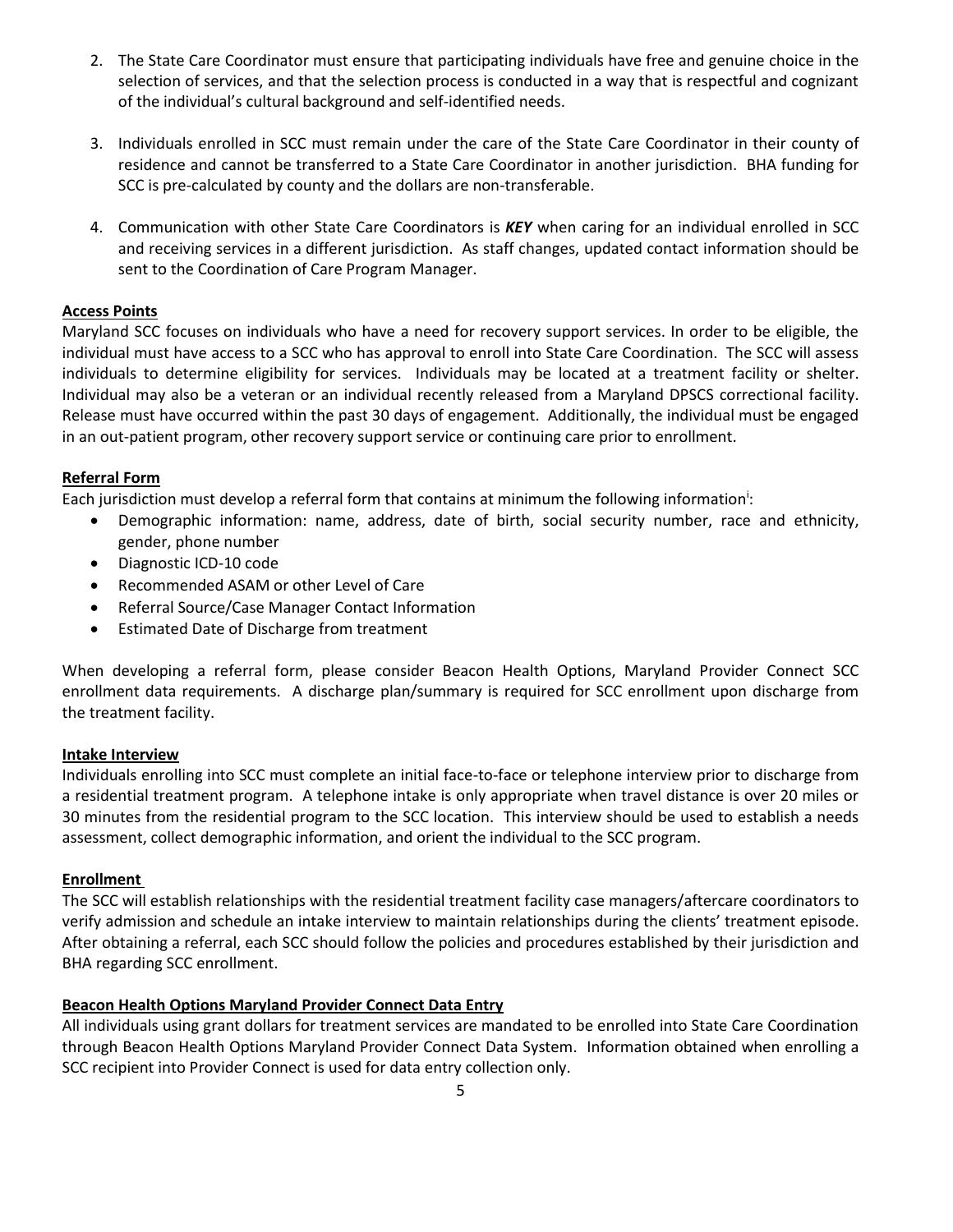#### *\*\*The State Care Coordinator must obtain a login from the ASO (Beacon) for Provider Connect\*\**

#### **Discharge**

After 30 days of no contact or the individual declines continuing services and support, the SCC will discharge and enter notes where applicable into Provider Connect and an Electronic Health Record (EHR) if the jurisdiction is utilizing one. SCC's can try to avoid unplanned exits, by watching for signals prior to "30 days no contact". Engaging the participant in discharge planning discussions early, could avoid untimely discharges from the program. The goal is to prepare the individual for a discharge that leads to a successful and collaborative plan for continuing recovery without the continued support of the SCC.

#### **Staff Changes**

All Staff changes are to be reported to the Coordination of Care Program Manager on a Staff Change Form. Please note this form is separate from the Maryland Recovery Net (MDRN) Staff Change Form. The Coordination of Care Program Manager will distribute the list of State Care Coordinators by jurisdiction on a regular ongoing basis. *(See Appendix 5)*

#### **State Care Coordination Workgroup**

The SCC Workgroup meets monthly to discuss and evaluate obstacles and develop processes for a more consistent workflow that will emulate throughout each jurisdiction. The workgroup will also support an opportunity to network with other SCC's. A representative/designee or alternate from each jurisdiction receiving funds for State Care Coordination is required to attend this monthly meeting.

#### **State Care Coordination Regional Meetings**

Regional Meetings are scheduled quarterly to provide jurisdictions with regular program updates, explain Administration initiatives, and provide a forum for jurisdictional discussion. Attendance at these meetings is mandated by the Administration as part of the Conditions of Award for receiving State Care Coordination funds.

#### **Site Visits**

Site visits may be conducted by the Coordination of Care Program Manager for Technical Assistance (TA), midcycle, and annual reviews.

#### **Information and Confidentiality**

Confidentiality of an individual's information is an ethical obligation for all providers and a legal right for every individual, whether such information is received verbally or in writing, and whether it is received from the individual or a third party. SCC providers must comply with the confidentiality of an individual's information and protected health information requirements as set forth in state and federal regulations *(see Appendix 1: Summary of HIPAA privacy rule and Appendix 2: 42 CRF Part 2).*

#### **Incarcerated Individuals**

If an individual becomes incarcerated after enrollment into SCC services, the State Care Coordinator will discharge the patient from SCC services. We encourage the State Care Coordinator to build relationships with local detention centers and correctional facilities so they are able to enroll incarcerated individuals into SCC. This process should take place at least 30 days prior to the individual being released from incarceration. Individuals will be unable to access services while incarcerated; however, SCC services will be available to individuals upon their release from incarceration.

#### **Deceased Individuals**

If an individual becomes deceased during enrollment in SCC services, the SCC should complete a discharge at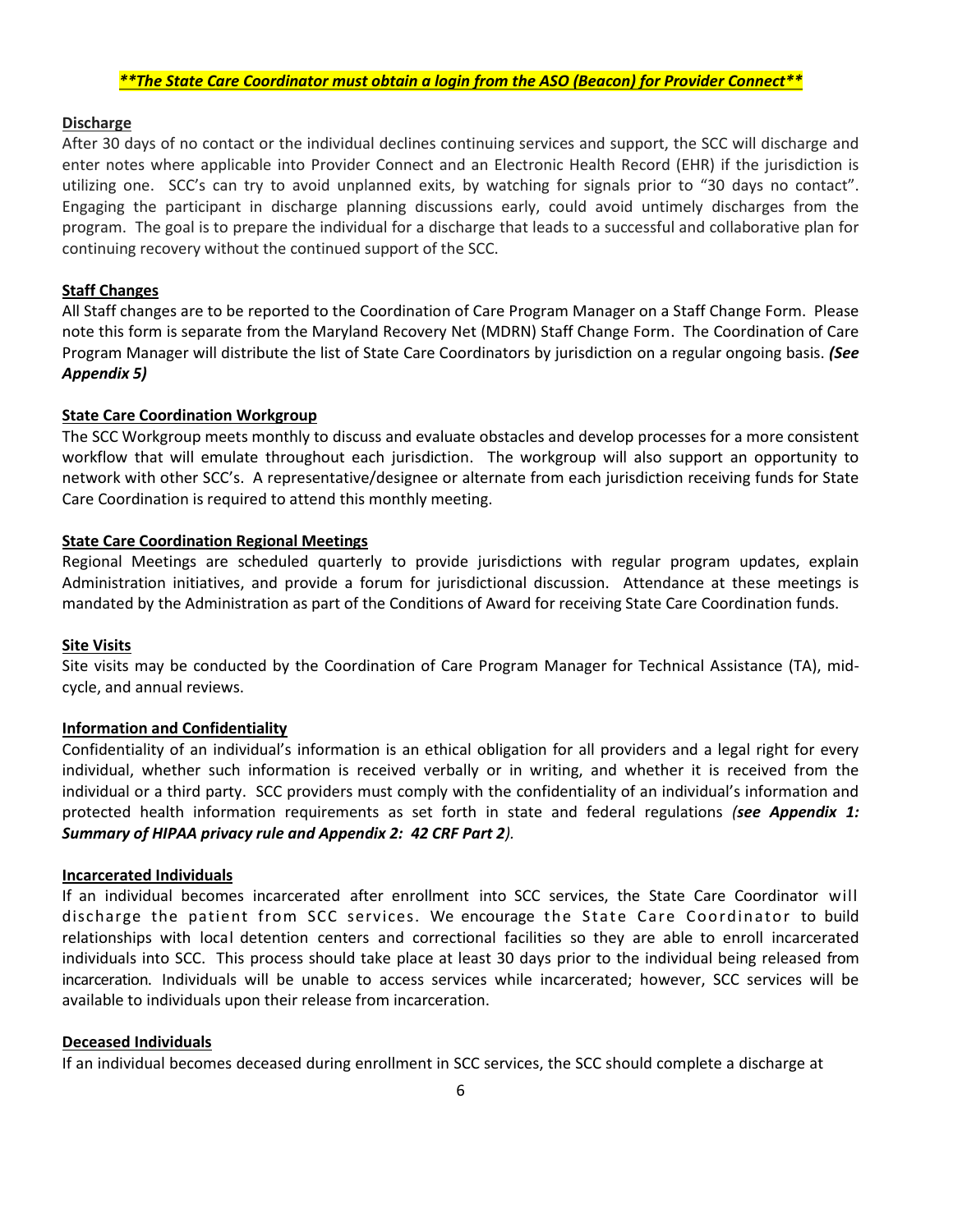the time they have been made aware of and have confirmed the information. They should indicate in their Electronic Health Record (EHR) if applicable, and in Beacon that the individual is deceased. A Critical Incident Report must be submitted electronically to the Coordination of Care Program Manager.

## **Critical Incident Reporting**

*Critical incidents* are those events that negatively impact the individual, individual's family, other individual(s) or the SCC initiative while an individual is receiving SCC services. It is also including, but not limited to:

- Death
- Suicide attempt
- Injury to self (including overdose)
- Assault or injury to others
- Any sexual activity between a staff member and a program participant
- Sexual/physical abuse or neglect, or allegation thereof
- Inappropriate use of SCC resources

The State Care Coordinator must submit a Critical Incident Report *(see Appendix 3: SCC Critical Incident Report)* to the Coordination of Care Program Manager within **5 business days** of becoming aware of the incident. Submit by email to: Risa Davis risa.davis@maryland.gov

## **SCC Satisfaction Survey**

The SCC Satisfaction Survey is administered by the State Care Coordinator at prescribed intervals (every 6 months) and during the discharge process. Completion of the SCC survey is required, however not mandated. Every six months after a participant has been enrolled and upon discharge, the State Care Coordinator will mail, email, or arrange a telephone or face to face meeting to complete the survey.

State Care Coordinators should regularly verify and individuals' Collateral Contact information to ensure an individual can be reached in the event their primary contact information becomes unreliable. The SCC Satisfaction Survey will be sent directly via email to the Coordination of Care Program Manager who will maintain all surveys and share data with the jurisdictions as requested. *(see Appendix 4: SCC Satisfaction Survey).* 

## **Glossary of Terms and Definitions**

See **Appendix 6: Glossary of Terms and Definitions**.

## **Changes or Exceptions to the SCC Manual**

The SCC Manual is subject to change. Providers may request an exception to a SCC Manual requirement by submitting an exception request to the Coordination of Care Program Manager in writing via email to: risa.davis@maryland.gov.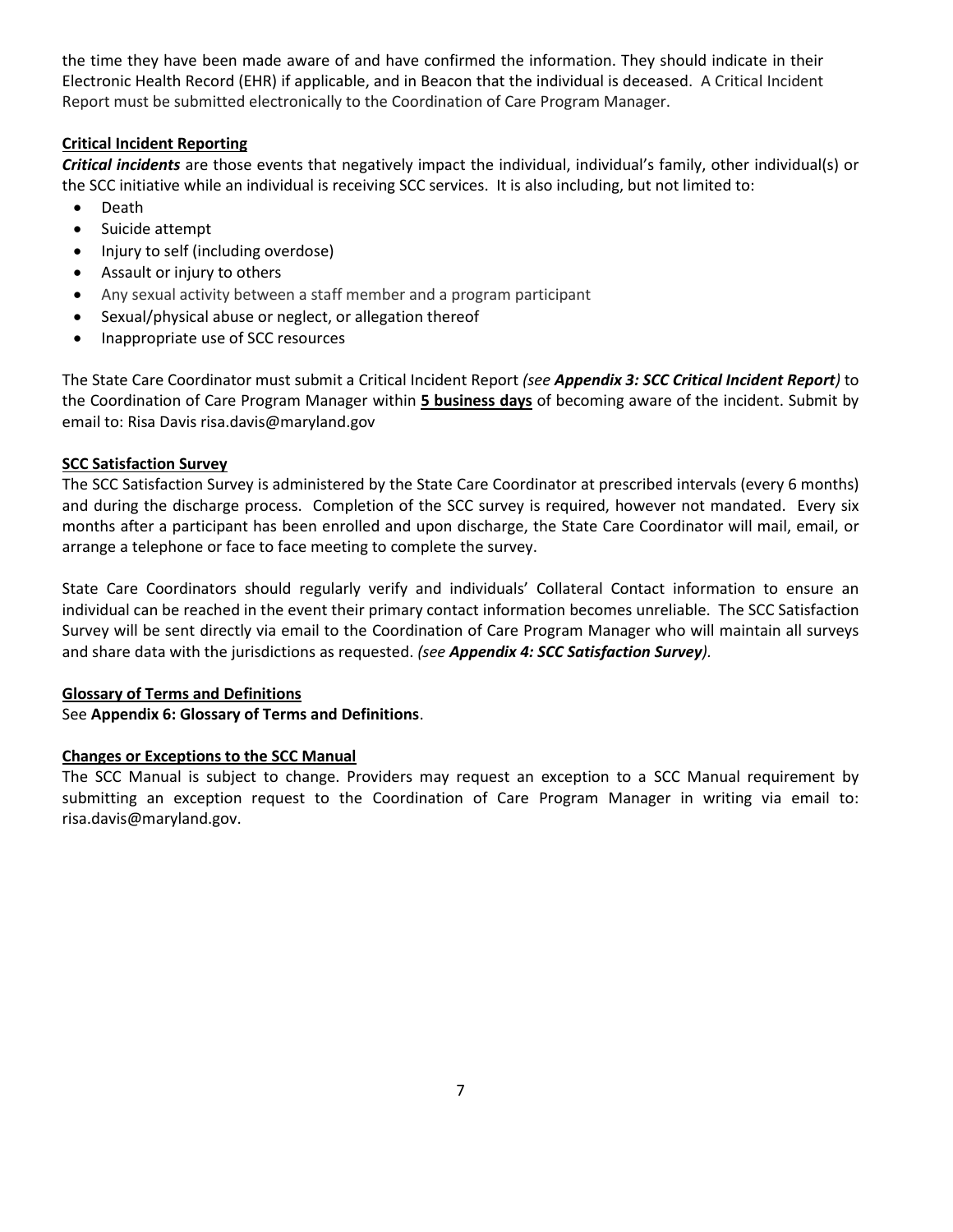## **Appendix 1: Summary: Privacy Rule for Health Insurance Portability and Accountability Act (HIPAA)**

Published as 45 CFR parts 160 and 164 and effective in 2003, this Act protects the privacy of Protected Health Information (PHI) that is:

- 1. Transmitted by electronic media
- 2. Maintained in any medium described in the definition of electronic media, or
- 3. Transmitted or maintained in any other form or medium

As defined by HIPAA, *Protected Health Information* is any information, including demographic information, collected from an individual, that is:

- 1. Created or received by a healthcare provider, health plan, employer, or healthcare clearinghouse
- 2. Related to the past, present, or future physical or mental health or condition of an individual; the provision of healthcare to an individual; or the past, present, or future payment for the provision of healthcare to an individual, and which is
- 3. Able to identify the individual, or with respect to which, there is reasonable basis to believe that the information can be used to identify the individual.

*Business associate* as defined by HIPAA (45 CFR section 160.103), is a person who, on behalf of the covered entity or provider or of an organized healthcare arrangement in which the covered entity participates, but other than in the capacity of a member of the workforce of such covered entity or arrangement, performs or assists in the performance of:

- 1. A function or activity involving the use or disclosure of individually identifiable health information, including claims processing or administration, data analysis, processing or administration, utilization review, quality assurance, billing, benefit management, practice management, and re-pricing, or
- 2. Any other function or activity regulated by this subchapter; or providers, other than in the capacity of a member of the workforce of such covered entity, legal, actuarial, accounting, consulting, data aggregation, management, administrative, accreditation, or financial services to or for such covered entity, or to or for an organized healthcare arrangement in which the covered entity participates, where the provision of the service involves the disclosure of individually identifiable health information from such covered entity or arrangement, or from another business associate of such covered entity or arrangement, to the person.

All providers who qualify as *covered entities* must comply with the provisions of the Privacy Rule of HIPAA. A *covered entity* is defined as a healthcare provider, a health plan, or a clearing house that transmits any health information in electronic form in connection with a transaction covered by this subchapter (section 160.103 of 45 CFR part 160). If this provider is a covered entity, then HIPAA requires the appropriate policies and procedures to be in place to comply with the HIPAA Privacy Rule. HIPAA requires such policies and procedures to include, but not be limited to, the following topics: Notice of Privacy Practices, Amendment of Protected Health Information (PHI), Recipient Access to PHI, Accounting of Disclosures, Workforce Training, Verification, Authorization for Disclosures of PHI, HIPAA Complaint Process, Marketing (if applicable), Research (if applicable), Audit and Monitoring or HIPAA compliance, and Business Associates Agreements with those companies providing goods and services which require the disclosure of PHI, etc. Where existing confidentiality protections provided by CFR part 2, related to the release of alcohol and drug abuse records, are greater than HIPAA, then the department anticipates that the provider will consider any such provision of 42 CFR part 2 as the guiding language.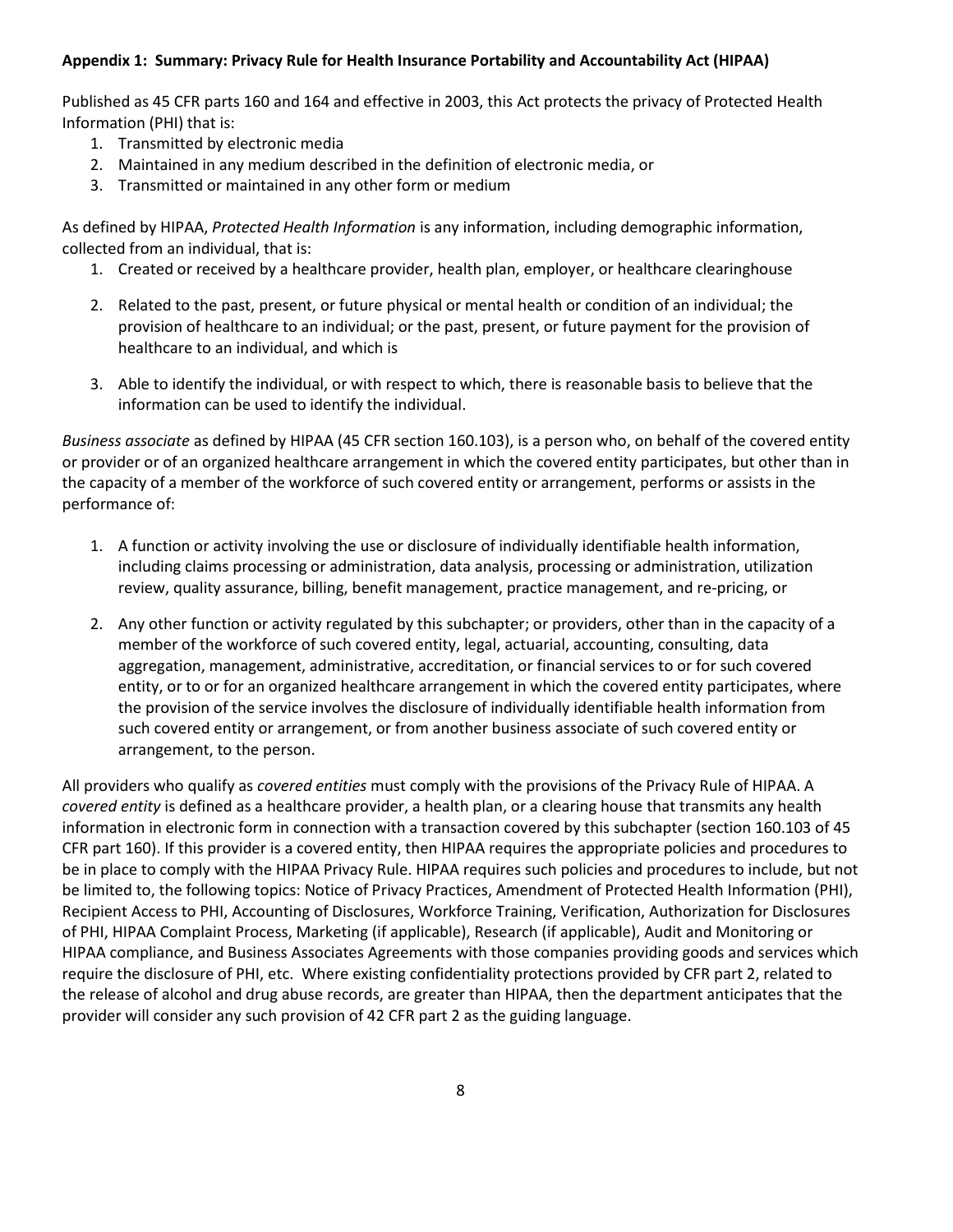## **Appendix 2: 42 CFR Part 2**

Protecting confidentiality is critical in substance abuse treatment and child welfare. Both fields need to guard individuals' rights to privacy and protect against the stigma that might cause individuals to avoid treatment. Yet while monitoring cases, child welfare professionals regularly need information related to diagnosis and participation in treatment. Child welfare practitioners should be familiar with the rules and regulations that govern confidentiality and the legal methods of accessing otherwise protected information.

In the substance abuse field, confidentiality is governed by federal law (42 U.S.C. § 290dd-2) and regulations (42 CFR Part 2) that outline under what limited circumstances information about the individual's treatment may be disclosed with and without the individual's consent. Determining when 42 CFR Part 2 is applicable and how to legally access information about substance abuse treatment requires practitioners to work through a series of questions.

## **What Programs Are Covered by Federal Confidentiality Laws?**

42 CFR Part 2 applies to any program that:

1) Involves substance abuse education, treatment, or prevention, and

2) Is regulated or assisted by the federal government (42 U.S.C. § 290dd-2; 42 C.F.R. § 2.11-2.12)

## **What Information Is Protected?**

42 CFR Part 2 applies to all records relating to the identity, diagnosis, prognosis, or treatment of any patient in a substance abuse program that is conducted, regulated, or directly or indirectly assisted by any department or agency of the United States.

## **How Can Protected Information Be Shared?**

Information can be shared if written consent is obtained. A written consent form requires ten elements (42 C.F.R. § 2.31(a); 45 C.F.R. § 164.508(c)):

- 1. The names or general designations of the programs making the disclosure
- 2. The name of the individual or organization that will receive the disclosure
- 3. The name of the patient who is the subject of the disclosure
- 4. The specific purpose or need for the disclosure
- 5. A description of how much and what kind of information will be disclosed
- 6. The patient's right to revoke the consent in writing and the exceptions to the right to revoke or, if the exceptions are included in the program's notice, a reference to the notice
- 7. The program's ability to condition treatment, payment, enrollment, or eligibility of benefits on the patient agreeing to sign the consent, by 1) stating the program may not condition these services on the patient signing the consent, or 2) the consequences for the patient refusing to sign the consent
- 8. The date, event, or condition upon which the consent expires if not previously revoked
- 9. The signature of the patient (and/or other authorized person)
- 10. The date on which the consent is assigned (When used in the criminal-justice setting, expiration of the consent may be conditioned upon the completion of, or termination from, a program instead of a date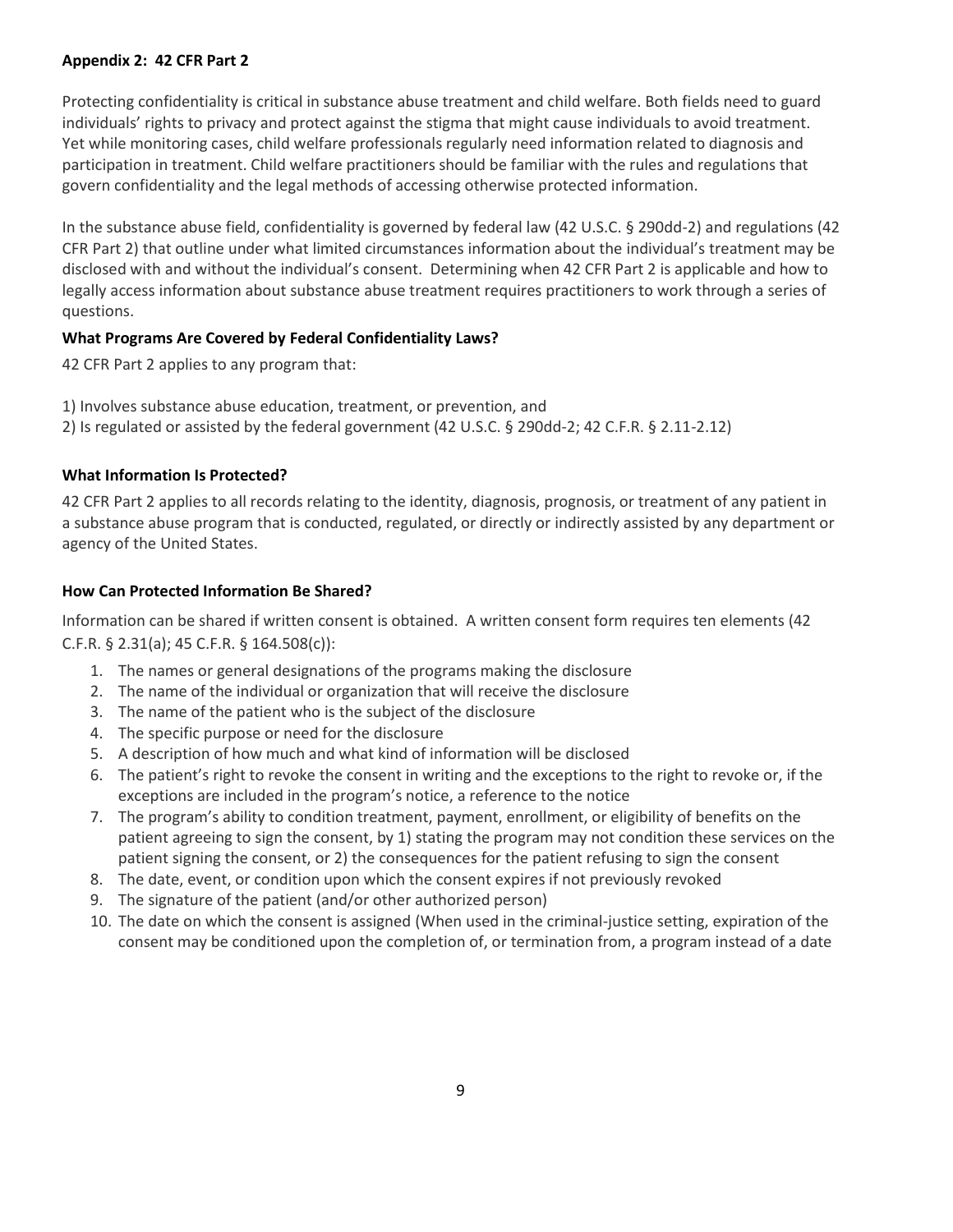# **Appendix 3: State Care Coordination Critical Incident Report**

| Please Email to: Risa Davis risa.davis@maryland.gov within 5 business days of becoming aware of the incident. |                                                                                                                         |      |  |
|---------------------------------------------------------------------------------------------------------------|-------------------------------------------------------------------------------------------------------------------------|------|--|
|                                                                                                               |                                                                                                                         |      |  |
|                                                                                                               |                                                                                                                         |      |  |
|                                                                                                               |                                                                                                                         |      |  |
|                                                                                                               |                                                                                                                         |      |  |
| Location Where Incident Occurred:                                                                             |                                                                                                                         |      |  |
| Individual involved in incident:                                                                              |                                                                                                                         |      |  |
|                                                                                                               |                                                                                                                         |      |  |
|                                                                                                               |                                                                                                                         |      |  |
| [ ] Male<br>[ ] Female                                                                                        |                                                                                                                         |      |  |
| List any other involved party:                                                                                |                                                                                                                         |      |  |
| Nature of Incident:<br>[ ] Suicide Attempt<br>[ ] Injury to self<br>[] Injury to or assault on others         | [ ] Death (from any cause after entry into SCC services)<br>[ ] Sexual/physical abuse or neglect, or allegation thereof |      |  |
| Describe Incident:                                                                                            |                                                                                                                         |      |  |
|                                                                                                               |                                                                                                                         |      |  |
| Follow-up actions taken:                                                                                      |                                                                                                                         |      |  |
|                                                                                                               |                                                                                                                         |      |  |
| Signature                                                                                                     |                                                                                                                         | Date |  |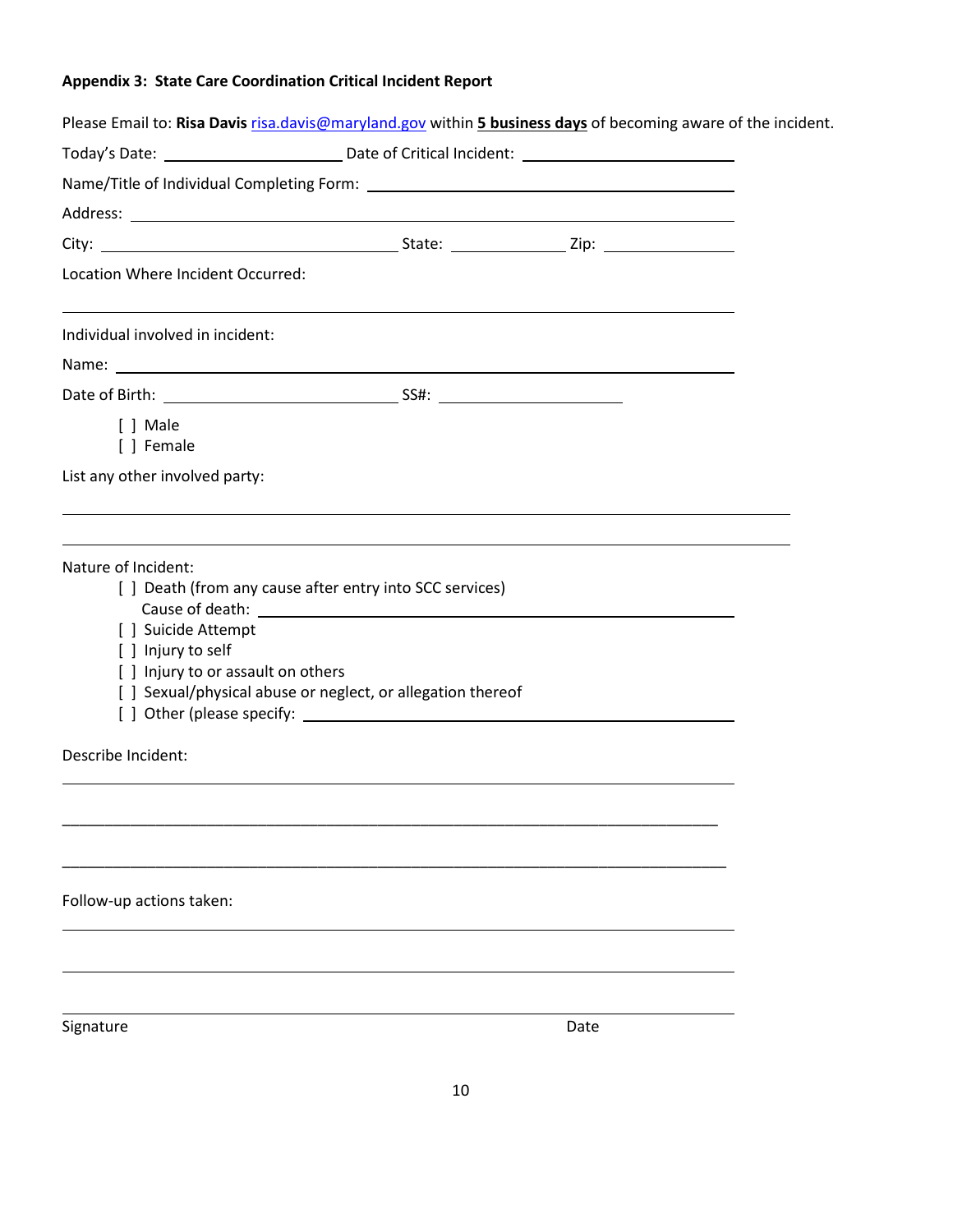## **Appendix 4: State Care Coordination Satisfaction Survey**

SCC are responsible for ensuring that all individuals complete this satisfaction survey every six months and at the time of discharge. Completed surveys should be emailed to the Coordination of Care Program Manager Risa Davis risa.davis@maryland.gov.

Date: \_\_\_\_\_\_\_\_\_\_\_\_\_\_\_\_\_\_\_\_\_ SCC Name/Jurisdiction:

For each statement listed below, please check the box that most closely describes your experience with our program.

|                                                                                                     | Very<br>Satisfied | Satisfied | Slightly<br>Satisfied | Not<br>Satisfied | Does Not<br>Apply |
|-----------------------------------------------------------------------------------------------------|-------------------|-----------|-----------------------|------------------|-------------------|
| Were you satisfied that the SCC allowed you to choose<br>your service provider(s)?                  |                   |           |                       |                  |                   |
| How satisfied were you with the help you received<br>from your SCC to get the resources you needed? |                   |           |                       |                  |                   |
| Were you satisfied with the way you were treated by<br>your SCC?                                    |                   |           |                       |                  |                   |
| How satisfied were you with the availability of your<br>SCC?                                        |                   |           |                       |                  |                   |
| How satisfied are you with the progress you are<br>making toward your personal recovery goals?      |                   |           |                       |                  |                   |
| Overall, how satisfied are you with the SCC services<br>you received?                               |                   |           |                       |                  |                   |

Please add any additional comments here: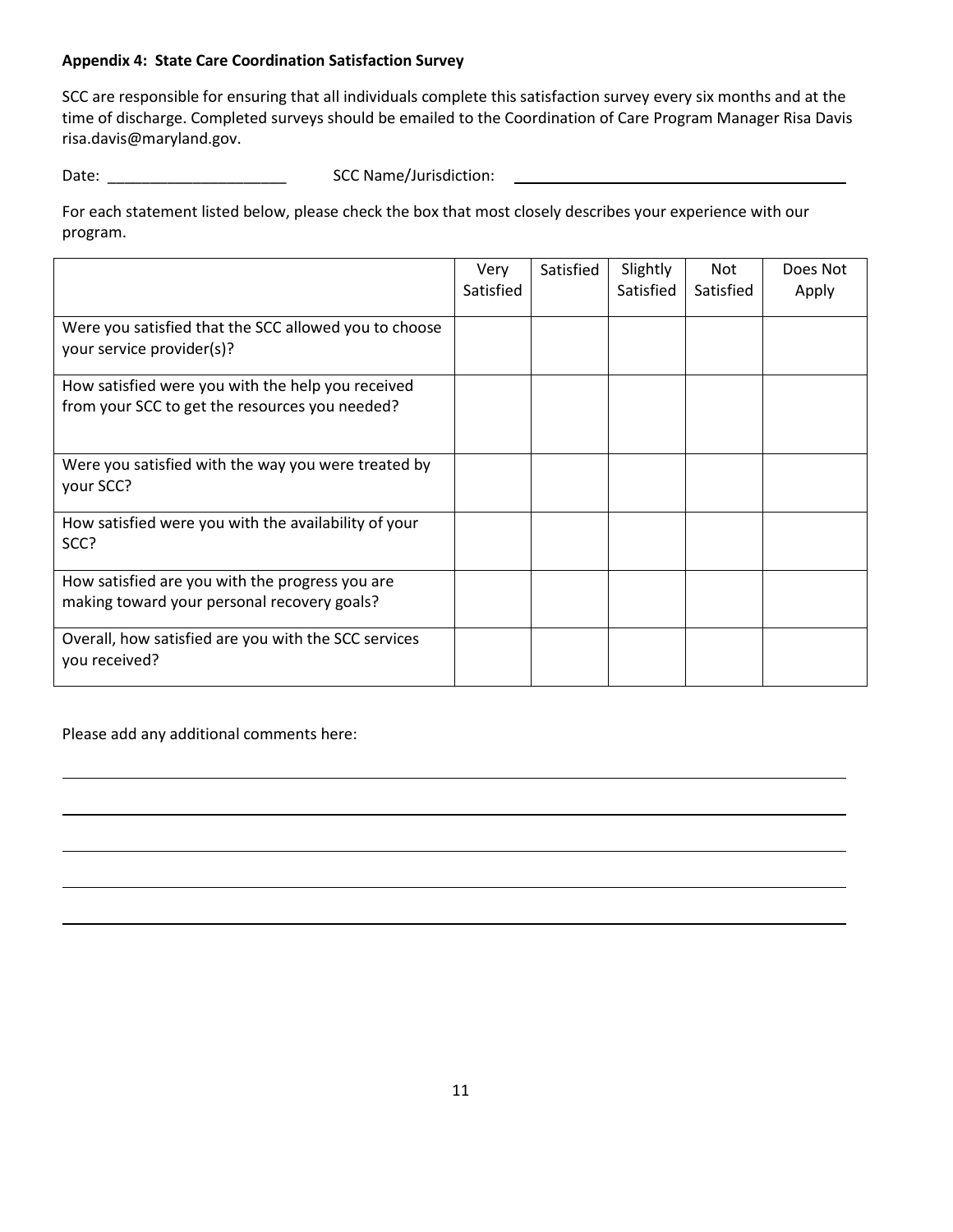## *State Care Coordination* Staff Change Form

| <b>Effective Date:</b>                                           |
|------------------------------------------------------------------|
| Jurisdiction:                                                    |
| <b>Former State Care Coordinator's Contact Information</b>       |
| Name:                                                            |
| Telephone #:                                                     |
| <b>Address:</b>                                                  |
| Email:                                                           |
| <b>New State Care Coordinator's Contact Information</b>          |
| Name:                                                            |
| Telephone #:                                                     |
| <b>Address:</b>                                                  |
| Email:                                                           |
| <b>State Care Coordinator's Supervisor's Contact Information</b> |
| Name:                                                            |
| Telephone #:                                                     |
| <b>Address:</b>                                                  |
| Email:                                                           |
| Notes:                                                           |
|                                                                  |
|                                                                  |
|                                                                  |
|                                                                  |
|                                                                  |
|                                                                  |

\*Please complete and send this form to:

**Risa Davis, State Care Coordination, Program Manager: [risa.davis@maryland.gov](mailto:risa.davis@maryland.gov)**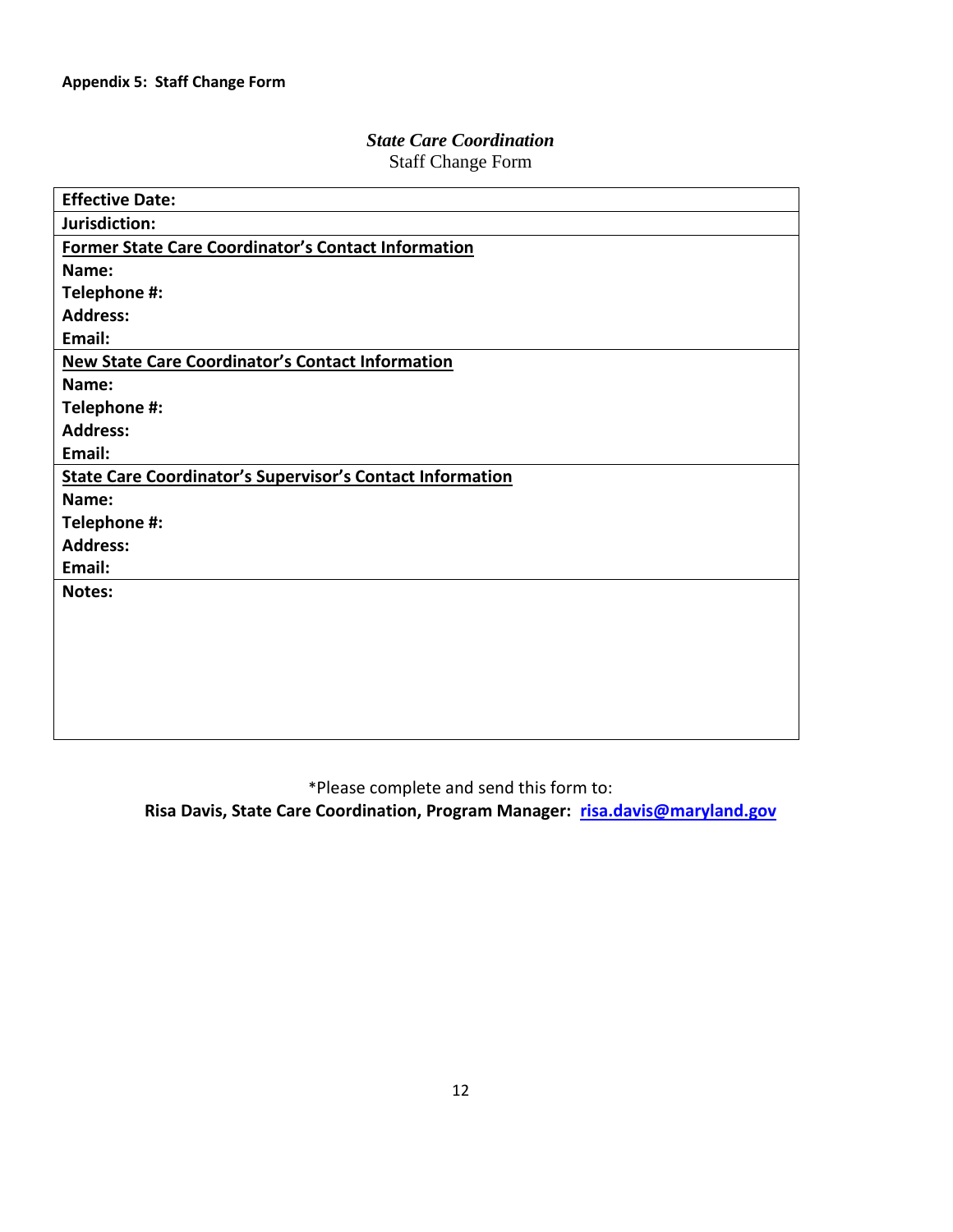## **Appendix 6: Glossary of Terms and Definitions**

**(MDH)** - Maryland Department of Health. The Maryland Department of Health is an agency of the government of Maryland responsible for public health issues. The Department is headed by a Secretary who is a member of the Executive Council/Cabinet of the Governor of Maryland; currently the secretary is Robert R. Neall.

**(BHA)** - Behavioral Health Administration. The Behavioral Health Administration is an arm of the Maryland Department of Health. The BHA oversees the fiscal and regulatory administration of publically-funded substance abuse prevention, intervention and treatment (also referred to as the *Administration)*.

**(SCC)** – State Care Coordination. Consumers that are receiving Substance Use Disorder (SUD) Treatment at an American Society of Addiction Medicine (ASAM) level of care: III.3, III.5 and III.7 residential treatment supported by the Behavioral Health Administration (BHA) funding are eligible to receive Maryland State Care Coordination.

**(SCC)** - State Care Coordinator. An assigned jurisdictional staff providing oversight to ensure an individual's ability to access wrap-around services needed to establish sustained recovery in their community. SCC's work with individuals to complete the State Care Coordination enrollment process, to include consents.

**State Care Coordination Satisfaction Surveys** - Each individual receiving SCC services will evaluate the recovery support service(s) they received while enrolled in the SCC Program. Satisfaction Surveys may be shared with the SCC and the SCC Supervisor.

**Referral** - The process of notifying the SCC of an individual that has been screened/accessed as being in need of SCC services.

**(LAA)** - Local Addiction Authority – Each of Maryland's twenty-four (24) jurisdictions has an administrator that is designated county or multi-county authority responsible for the planning, managing, monitoring and oversight of BHA publicly funded substance use disorder (SUD) services.

**(CSA)** - Core Service Agency – The CSAs are the local mental health authorities responsible for planning, managing, and monitoring public mental health services at the local level. CSAs exist under the authority of the Secretary of The Maryland Department of Health, and are also agents of the county government, which approve their organizational structure.

**PBHS** – Public Behavioral Health System